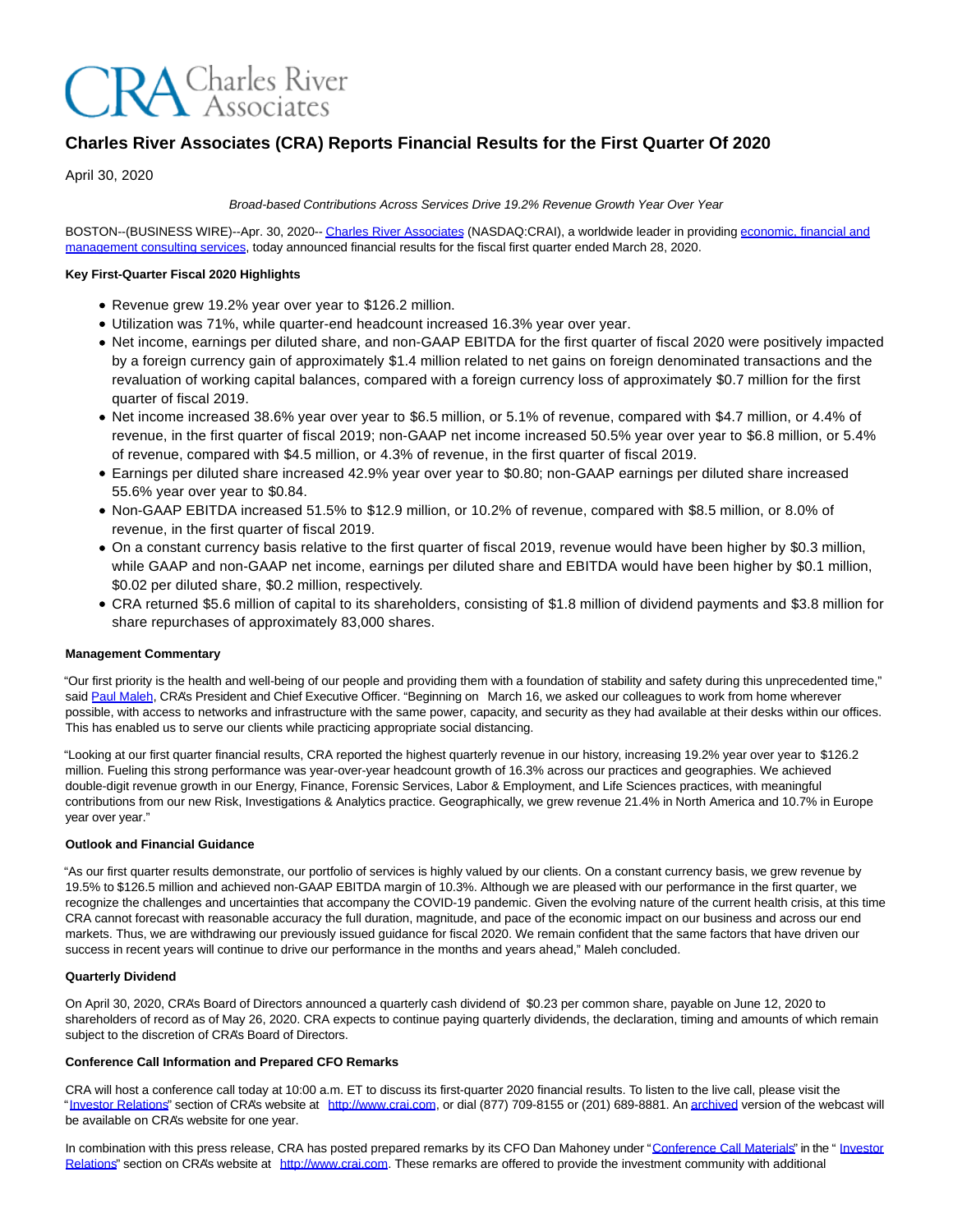background on CRA's financial results prior to the start of the conference call.

#### **About Charles River Associates (CRA)**

Charles River Associates® is a leading global consulting firm specializing i[n economic, financial, and management consulting services.](https://cts.businesswire.com/ct/CT?id=smartlink&url=http%3A%2F%2Fwww.crai.com%2F&esheet=52211994&newsitemid=20200430005457&lan=en-US&anchor=economic%2C+financial%2C+and+management+consulting+services&index=10&md5=35e18db26d117fc8bda664f45ec59976) CRA advises clients on economic and financial matters pertaining to litigation and regulatory proceedings, and guides corporations through critical business strategy and performance-related issues. Since 1965, clients have engaged CRA for its unique combination of functional expertise and industry knowledge, and for its objective solutions to complex problems. Headquartered in Boston, CRA has offices throughout the world. Detailed information about Charles River Associates, a registered trade name of CRA International, Inc., is available a[t www.crai.com.](https://cts.businesswire.com/ct/CT?id=smartlink&url=http%3A%2F%2Fwww.crai.com&esheet=52211994&newsitemid=20200430005457&lan=en-US&anchor=www.crai.com&index=11&md5=91d25f0b589f056ec10156eed06970a1) Follow us o[n LinkedIn,](https://cts.businesswire.com/ct/CT?id=smartlink&url=https%3A%2F%2Fwww.linkedin.com%2Fcompany%2Fcharles-river-associates&esheet=52211994&newsitemid=20200430005457&lan=en-US&anchor=LinkedIn&index=12&md5=2c97eb6d1a4581c2ba081284e1caa436) [Twitter,](https://cts.businesswire.com/ct/CT?id=smartlink&url=https%3A%2F%2Ftwitter.com%2FNews_CRA&esheet=52211994&newsitemid=20200430005457&lan=en-US&anchor=Twitter&index=13&md5=9a6690c4cb9a638d0dc9a90476bbf0eb) and [Facebook.](https://cts.businesswire.com/ct/CT?id=smartlink&url=https%3A%2F%2Fwww.facebook.com%2FCharlesRiverAssociates&esheet=52211994&newsitemid=20200430005457&lan=en-US&anchor=Facebook&index=14&md5=6bf50e3667629c8abd90a27563f5da51)

#### **NON-GAAP FINANCIAL MEASURES**

In this release, CRA has supplemented the presentation of its financial results calculated in accordance with U.S. generally accepted accounting principles or "GAAP" with financial measures that were not calculated in accordance with GAAP. CRA believes that the non-GAAP financial measures described in this press release are important to management and investors because these measures supplement the understanding of CRA's ongoing operating results and financial condition. In addition, these non-GAAP measures are used by CRA in its budgeting process, and the non-GAAP adjustments described below are made to the performance measures for some of CRA's performance-based compensation.

The adjustments made to the financial measures identified in this release as "non-GAAP" are as follows: for the first quarter of each of fiscal 2020 and fiscal 2019, the adjustments exclude non-cash amounts relating to valuation changes in contingent consideration and related tax effects. This release also presents certain current fiscal period financial measures on a "constant currency" basis in order to isolate the effect that foreign currency exchange rate fluctuations can have on CRA's financial results. These constant currency measures are determined by recalculating the current fiscal period local currency financial measure using the specified corresponding prior fiscal period's foreign exchange rates. Finally, this release also presents the non-GAAP financial metric EBITDA.

All of the non-GAAP financial measures referred to above should be considered in conjunction with, and not as a substitute for, the GAAP financial information presented in this release. EBITDA and the financial measures identified in this release as "non-GAAP" are reconciled to their GAAP comparable measures in the financial tables appended to the end of this press release. In evaluating these non-GAAP financial measures, note that the non-GAAP financial measures used by CRA may be calculated differently from, and therefore may not be comparable to, similarly titled measures used by other companies.

#### **SAFE HARBOR STATEMENT**

Statements in this press release concerning our future business, operating results and financial condition, the impact of the COVID-19 pandemic, our ability to effectively provide our services remotely, the impact of exchange rate fluctuations on our financial results, our expectations regarding continued growth, our expectations regarding the payment of any future quarterly dividends and the level and extent of any purchases under our share repurchase program, and statements using the terms "outlook," "expect," or similar expressions, are "forward-looking" statements as defined in Section 21 of the Exchange Act. These statements are based upon our current expectations and various underlying assumptions. Although we believe there is a reasonable basis for these statements and assumptions, and these statements are expressed in good faith, these statements are subject to a number of additional factors and uncertainties. Our actual performance and results may differ materially from the performance and results contained in or implied by the forward-looking statements made herein, due to many important factors. These factors include, but are not limited to, the possibility that the demand for our services may decline as a result of changes in general and industry specific economic conditions; the timing of engagements for our services; the effects of competitive services and pricing; our ability to attract and retain key employee or non-employee experts; the inability to integrate and utilize existing consultants and personnel; the decline or reduction in project work or activity; global economic conditions including less stable political and economic environments; the extent and duration of the impact of the COVID-19 pandemic on our operations and results, including the effects on the financial health of our clients, and the impact of the imposition of public health measures and travel, health-related, business and other restrictions; foreign currency exchange rate fluctuations; unanticipated expenses and liabilities; risks inherent in international operations; changes in tax law or accounting standards, rules, and regulations; our ability to collect on forgivable loans should any become due; and professional and other legal liability or settlements. Additional risks and uncertainties are discussed in our periodic filings with the Securities and Exchange Commission under the heading "Risk Factors" (all of which risks may be amplified by the COVID-19 pandemic). The inclusion of such forward-looking information should not be regarded as our representation that the future events, plans, or expectations contemplated will be achieved. Except as may be required by law, we undertake no obligation to update any forward-looking statements after the date of this press release, and we do not intend to do so.

### **CRA INTERNATIONAL, INC. CONDENSED CONSOLIDATED STATEMENTS OF OPERATIONS FOR THE FISCAL QUARTERS ENDED MARCH 28, 2020 COMPARED TO MARCH 30, 2019 (IN THOUSANDS, EXCEPT PER SHARE DATA)**

|                                                               |   | <b>Fiscal Quarter Ended</b> |                      |                   |         |                      |  |  |  |  |  |
|---------------------------------------------------------------|---|-----------------------------|----------------------|-------------------|---------|----------------------|--|--|--|--|--|
|                                                               |   | March 28,<br>2020           | As a % of<br>Revenue | March 30,<br>2019 |         | As a % of<br>Revenue |  |  |  |  |  |
| Revenues                                                      | S | 126.158                     | 100.0%               | \$                | 105.849 | 100.0%               |  |  |  |  |  |
| Cost of services (exclusive of depreciation and amortization) |   | 90,997                      | 72.1%                |                   | 73,635  | 69.6%                |  |  |  |  |  |
| Selling, general and administrative expenses                  |   | 24,123                      | 19.1%                |                   | 22.743  | 21.5%                |  |  |  |  |  |
| Depreciation and amortization                                 |   | 2,943                       | 2.3%                 |                   | 2,616   | 2.5%                 |  |  |  |  |  |
| Income from operations                                        |   | 8,095                       | 6.4%                 |                   | 6,855   | 6.5%                 |  |  |  |  |  |
| Interest expense, net                                         |   | (362)                       | $-0.3%$              |                   | (11)    | $0.0\%$              |  |  |  |  |  |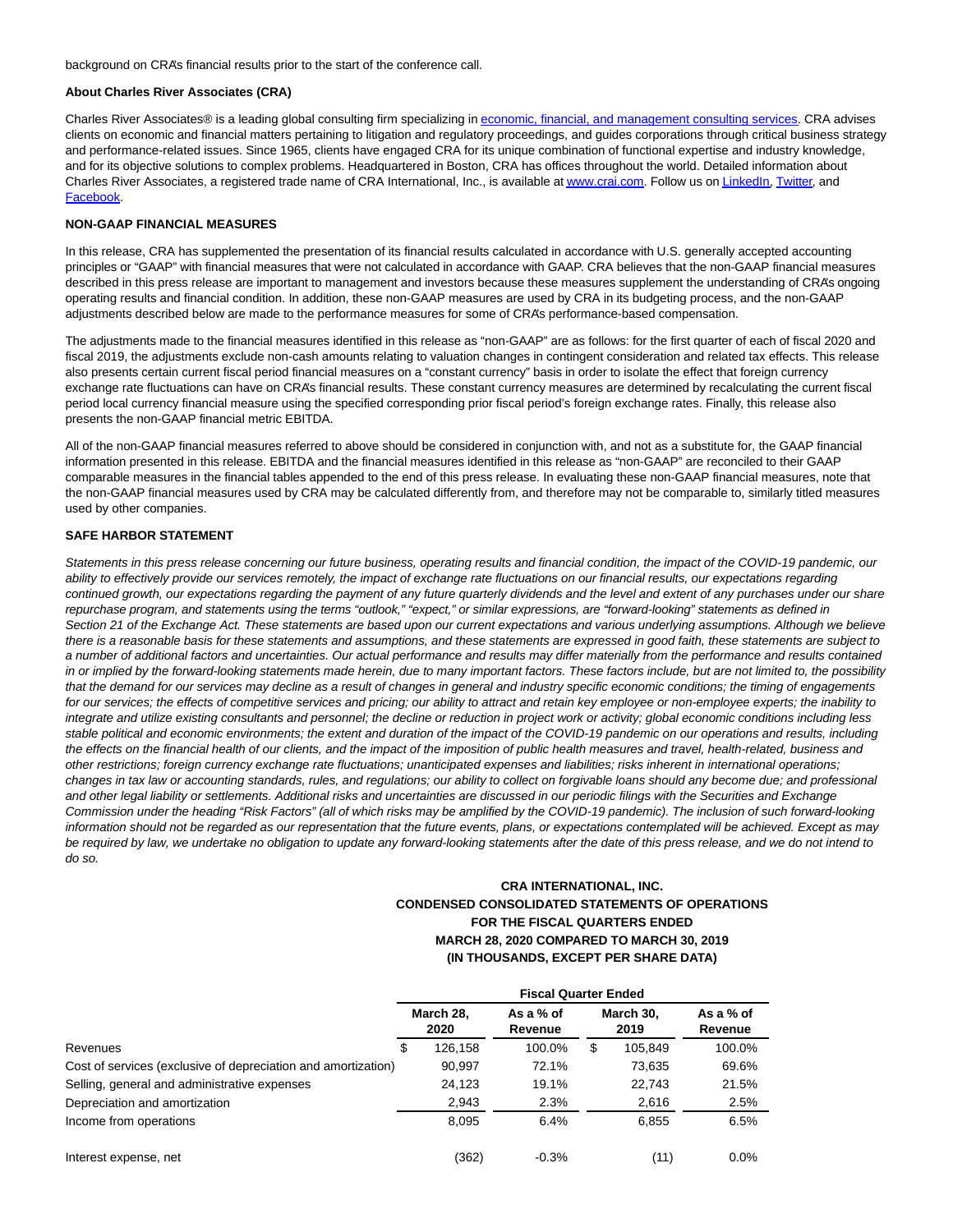| Foreign currency gains (losses), net           | 1,422      | 1.1% | (744)       | $-0.7%$ |
|------------------------------------------------|------------|------|-------------|---------|
| Income before provision for income taxes       | 9,155      | 7.3% | 6,100       | 5.8%    |
| Provision for income taxes                     | 2,687      | 2.1% | 1,435       | 1.4%    |
| Net income                                     | 6,468      | 5.1% | \$<br>4,665 | 4.4%    |
| Net income per share:                          |            |      |             |         |
| Basic                                          | \$<br>0.83 |      | \$<br>0.58  |         |
| <b>Diluted</b>                                 | 0.80       |      | 0.56        |         |
| Weighted average number of shares outstanding: |            |      |             |         |
| Basic                                          | 7,805      |      | 8,015       |         |
| <b>Diluted</b>                                 | 8,037      |      | 8,346       |         |

## **CRA INTERNATIONAL, INC. RECONCILIATION OF NON-GAAP FINANCIAL MEASURES FOR THE FISCAL QUARTERS ENDED MARCH 28, 2020 COMPARED TO MARCH 30, 2019 (IN THOUSANDS, EXCEPT PER SHARE DATA)**

|                                                                                       | <b>Fiscal Quarter Ended</b> |         |                      |                   |         |                      |  |  |
|---------------------------------------------------------------------------------------|-----------------------------|---------|----------------------|-------------------|---------|----------------------|--|--|
|                                                                                       | March 28,<br>2020           |         | As a % of<br>Revenue | March 30,<br>2019 |         | As a % of<br>Revenue |  |  |
| Revenues                                                                              |                             | 126,158 | 100.0%               | \$.               | 105,849 | 100.0%               |  |  |
| Net income<br>Adjustments needed to reconcile GAAP net income to non-GAAP net income: | \$                          | 6,468   | 5.1%                 | \$                | 4,665   | 4.4%                 |  |  |
| Non-cash valuation change in contingent consideration                                 |                             | 430     | 0.3%                 |                   | (217)   | $-0.2%$              |  |  |
| Tax effect on adjustments                                                             |                             | (117)   | $-0.1%$              |                   | 58      | 0.1%                 |  |  |
| Non-GAAP net income                                                                   | \$                          | 6,781   | 5.4%                 | \$                | 4,506   | 4.3%                 |  |  |
| Non-GAAP net income per share:                                                        |                             |         |                      |                   |         |                      |  |  |
| <b>Basic</b>                                                                          | \$                          | 0.87    |                      | S                 | 0.56    |                      |  |  |
| <b>Diluted</b>                                                                        |                             | 0.84    |                      |                   | 0.54    |                      |  |  |
| Weighted average number of shares outstanding:                                        |                             |         |                      |                   |         |                      |  |  |
| Basic                                                                                 |                             | 7,805   |                      |                   | 8,015   |                      |  |  |
| <b>Diluted</b>                                                                        |                             | 8,037   |                      |                   | 8,346   |                      |  |  |

## **CRA INTERNATIONAL, INC. RECONCILIATION OF NON-GAAP FINANCIAL MEASURES FOR THE FISCAL QUARTERS ENDED MARCH 28, 2020 COMPARED TO MARCH 30, 2019 (IN THOUSANDS)**

|                                                                                       | <b>Fiscal Quarter Ended</b> |              |                      |    |                   |                      |  |
|---------------------------------------------------------------------------------------|-----------------------------|--------------|----------------------|----|-------------------|----------------------|--|
|                                                                                       | March 28,<br>2020           |              | As a % of<br>Revenue |    | March 30,<br>2019 | As a % of<br>Revenue |  |
| Revenues                                                                              | æ.                          | 126,158      | 100.0%               | \$ | 105,849           | 100.0%               |  |
| Net income<br>Adjustments needed to reconcile GAAP net income to non-GAAP net income: | \$                          | 6,468        | 5.1%                 | S  | 4,665             | 4.4%                 |  |
| Non-cash valuation change in contingent consideration<br>Tax effect on adjustments    |                             | 430<br>(117) | 0.3%<br>$-0.1%$      |    | (217)<br>58       | $-0.2%$<br>0.1%      |  |
| Non-GAAP net income                                                                   | S                           | 6,781        | 5.4%                 | S  | 4,506             | 4.3%                 |  |
| Adjustments needed to reconcile non-GAAP net income to non-GAAP EBITDA:               |                             |              |                      |    |                   |                      |  |
| Interest expense, net                                                                 |                             | 362          | 0.3%                 |    | 11                | 0.0%                 |  |
| Provision for income taxes                                                            |                             | 2,804        | 2.2%                 |    | 1,377             | 1.3%                 |  |
| Depreciation and amortization                                                         |                             | 2,943        | 2.3%                 |    | 2,616             | 2.5%                 |  |
| Non-GAAP EBITDA                                                                       | \$                          | 12,890       | 10.2%                | S  | 8,510             | 8.0%                 |  |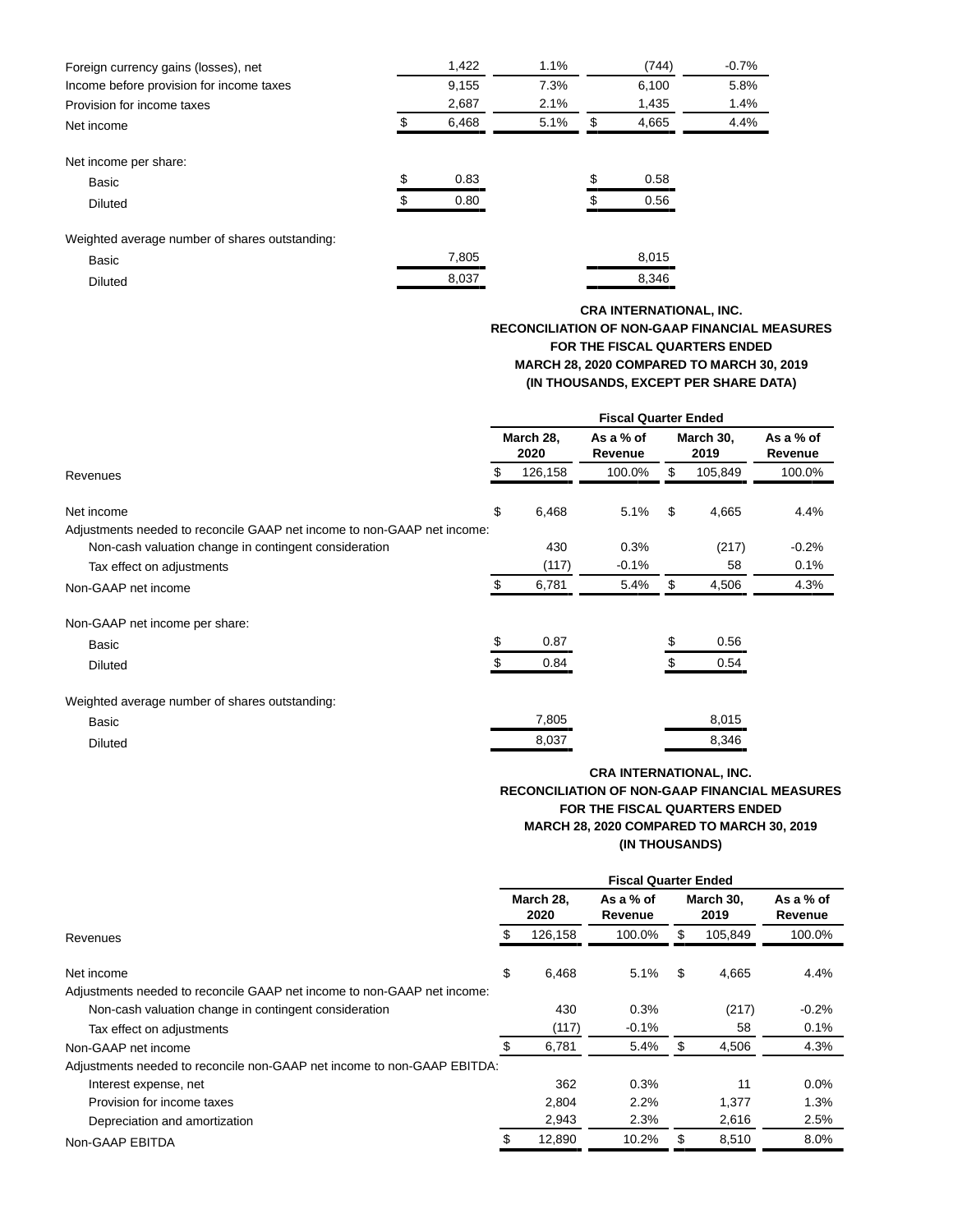## **CRA INTERNATIONAL, INC. CONDENSED CONSOLIDATED BALANCE SHEETS (IN THOUSANDS)**

|                                                | 2020            | March 28, December 28,<br>2019 |
|------------------------------------------------|-----------------|--------------------------------|
| <b>Assets</b>                                  |                 |                                |
| Cash and cash equivalents                      | \$<br>15.818 \$ | 25,639                         |
| Accounts receivable and unbilled services, net | 149,263         | 144,410                        |
| Other current assets                           | 26,358          | 14,028                         |
| <b>Total current assets</b>                    | 191,439         | 184,077                        |
| Property and equipment, net                    | 66,626          | 61,295                         |
| Goodwill and intangible assets, net            | 93,960          | 94,980                         |
| Right-of-use assets                            | 125,688         | 130,173                        |
| Other assets                                   | 72,495          | 62,718                         |
| <b>Total assets</b>                            | $$550,208$ \$   | 533,243                        |
| <b>Liabilities and Shareholders' Equity</b>    |                 |                                |
| Accounts payable                               | \$<br>23,668 \$ | 26,069                         |
| Accrued expenses                               | 77,714          | 121,301                        |
| Current portion of lease liabilities           | 12,432          | 12,847                         |
| Revolving line of credit                       | 70,000          |                                |
| Other current liabilities                      | 7,509           | 11,193                         |
| <b>Total current liabilities</b>               | 191,323         | 171,410                        |
| Non-current portion of lease liabilities       | 144,079         | 146,551                        |
| Other non-current liabilities                  | 18,446          | 17,531                         |
| <b>Total liabilities</b>                       | 353,848         | 335,492                        |
| Total shareholders' equity                     | 196,360         | 197,751                        |
| Total liabilities and shareholders' equity     | $$550,208$ \$   | 533,243                        |

## **CRA INTERNATIONAL, INC. CONDENSED CONSOLIDATED STATEMENTS OF CASH FLOWS (IN THOUSANDS)**

|                                                                               | <b>Fiscal Quarter Ended</b> |           |     |           |
|-------------------------------------------------------------------------------|-----------------------------|-----------|-----|-----------|
|                                                                               | March 28, March 30,         |           |     |           |
|                                                                               |                             | 2020      |     | 2019      |
| Operating activities:                                                         |                             |           |     |           |
| Net income                                                                    | \$                          | 6,468     | \$. | 4,665     |
| Adjustments to reconcile net income to net cash used in operating activities: |                             |           |     |           |
| Non-cash items, net                                                           |                             | 6,314     |     | 5,840     |
| Accounts receivable and unbilled services                                     |                             | (6,829)   |     | (2,924)   |
| Working capital items, net                                                    |                             | (71,328)  |     | (64,148)  |
| Net cash used in operating activities                                         |                             | (65, 375) |     | (56, 567) |
| Investing activities:                                                         |                             |           |     |           |
| Purchases of property and equipment                                           |                             | (7,949)   |     | (774)     |
| Net cash used in investing activities                                         |                             | (7,949)   |     | (774)     |
| Financing activities:                                                         |                             |           |     |           |
| Issuance of common stock, principally stock option exercises                  |                             | 151       |     | 1.526     |
| Borrowings under revolving line of credit                                     |                             | 70.000    |     | 39.000    |
| Tax withholding payments reimbursed by shares                                 |                             | (390)     |     | (388)     |
| Cash paid on dividend equivalents                                             |                             | (40)      |     | (35)      |
| Cash dividend paid to shareholders                                            |                             | (1,796)   |     | (1,616)   |
| Repurchases of common stock                                                   |                             | (3,810)   |     | (4, 349)  |
| Net cash provided by financing activities                                     |                             | 64,115    |     | 34,138    |